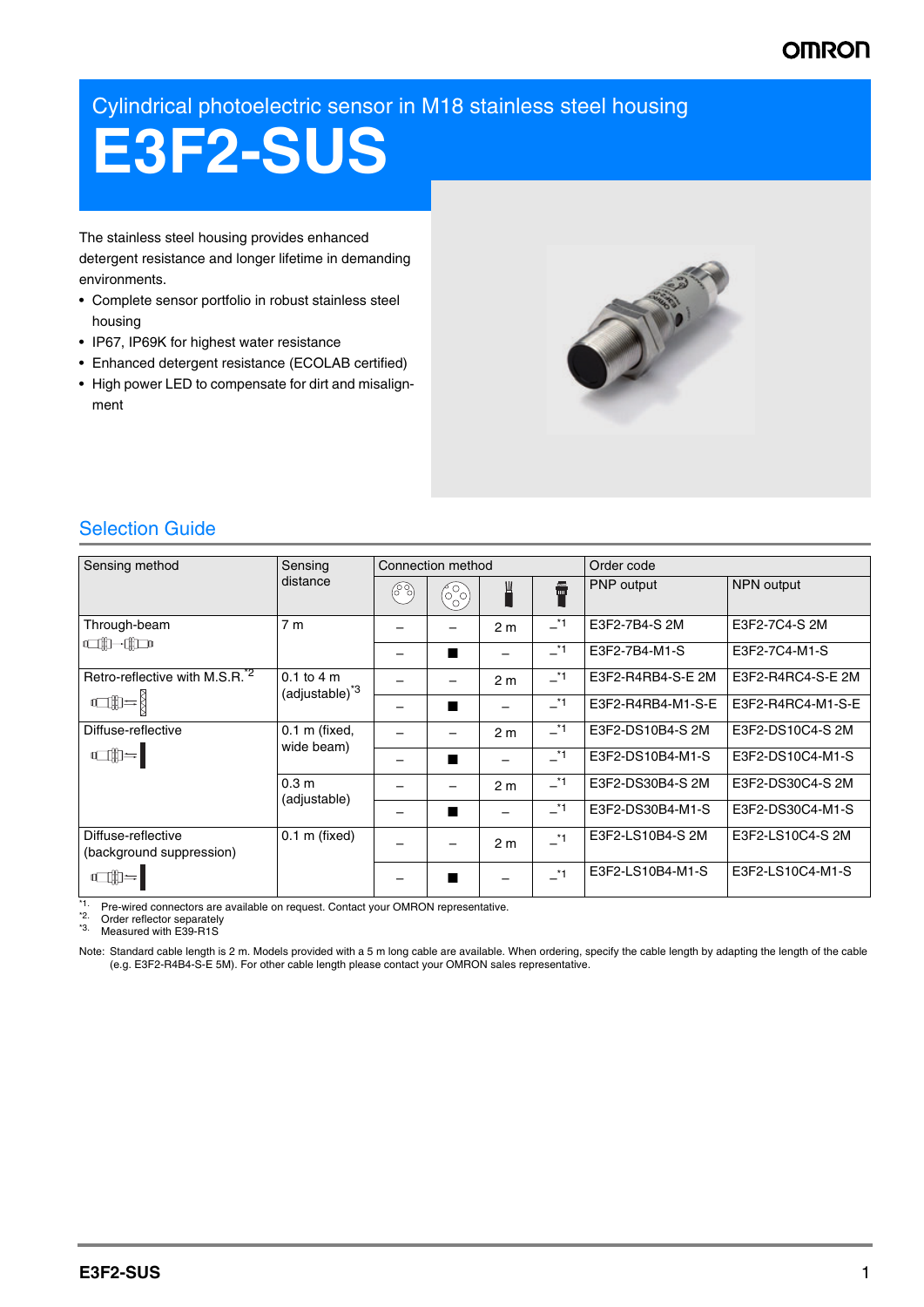#### Accessories (Order separately)

| Name                    | Sensing distance (typical) <sup>*1</sup> | Model    | Remark                                      |
|-------------------------|------------------------------------------|----------|---------------------------------------------|
| Reflectors              | 4 m [100 mm]                             | E39-R1S  | 60 x 40 mm                                  |
|                         | 3 m [100 mm]                             | E39-R48  | 60 x 40 mm, enhanced<br>chemical resistance |
|                         | 5 m [100 mm]                             | E39-R7   | $\varnothing$ 84 mm                         |
|                         | 6 m [100 mm]                             | E39-R8   | 100 x 100 mm                                |
|                         | 5 m [100 mm]                             | E39-R40  | 80 x 80 mm                                  |
| <b>Tape Reflectors</b>  | $0.7 \text{ m}$ [150 mm]                 | E39-RS1  | 35 x 10 mm                                  |
|                         | 1.1 m $[150$ mm]                         | E39-RS2  | 35 x 40 mm                                  |
|                         | 1.4 m [150 mm]                           | E39-RS3  | 80 x 70 mm                                  |
| Lens Cap                |                                          | E39-F31  |                                             |
| <b>Mounting Bracket</b> |                                          | Y92E-B18 | screw mount                                 |

\*1. Values in parentheses indicate the minimum required distance between the sensor and reflector.

Note: For detailed information about Accessories, refer to the main chapter "Accessories" at the end of the document.

#### Sensor I/O Connectors

| Cord                           | Shape                                                                                                                                                                                                                                            | Cable type     |                                              | Model             |
|--------------------------------|--------------------------------------------------------------------------------------------------------------------------------------------------------------------------------------------------------------------------------------------------|----------------|----------------------------------------------|-------------------|
| Standard                       | Straight<br><b>Contract Contract Contract Contract Contract Contract Contract Contract Contract Contract Contract Contract Contract Contract Contract Contract Contract Contract Contract Contract Contract Contract Contract Contract Contr</b> | 2 <sub>m</sub> | Four-wire type,<br>M <sub>12</sub> connector | XS2F-D421-D80-A   |
|                                |                                                                                                                                                                                                                                                  | 5 <sub>m</sub> |                                              | XS2F-D421-G80-A   |
|                                | L-shaped                                                                                                                                                                                                                                         | 2 <sub>m</sub> |                                              | XS2F-D422-D80-A   |
|                                |                                                                                                                                                                                                                                                  | 5 <sub>m</sub> |                                              | XS2F-D422-G80-A   |
| Detergent resistant cable with | Straight                                                                                                                                                                                                                                         | 2 <sub>m</sub> |                                              | Y92E-S12PVC4S2M-L |
| SUS nuts                       | <b>Contract Contract Contract Contract Contract Contract Contract Contract Contract Contract Contract Contract Contract Contract Contract Contract Contract Contract Contract Contract Contract Contract Contract Contract Contr</b>             | 5 <sub>m</sub> |                                              | Y92E-S12PVC4S5M-L |
|                                | L-shaped                                                                                                                                                                                                                                         | 2 <sub>m</sub> |                                              | Y92E-S12PVC4A2M-L |
|                                |                                                                                                                                                                                                                                                  | 5 <sub>m</sub> |                                              | Y92E-S12PVC4A5M-L |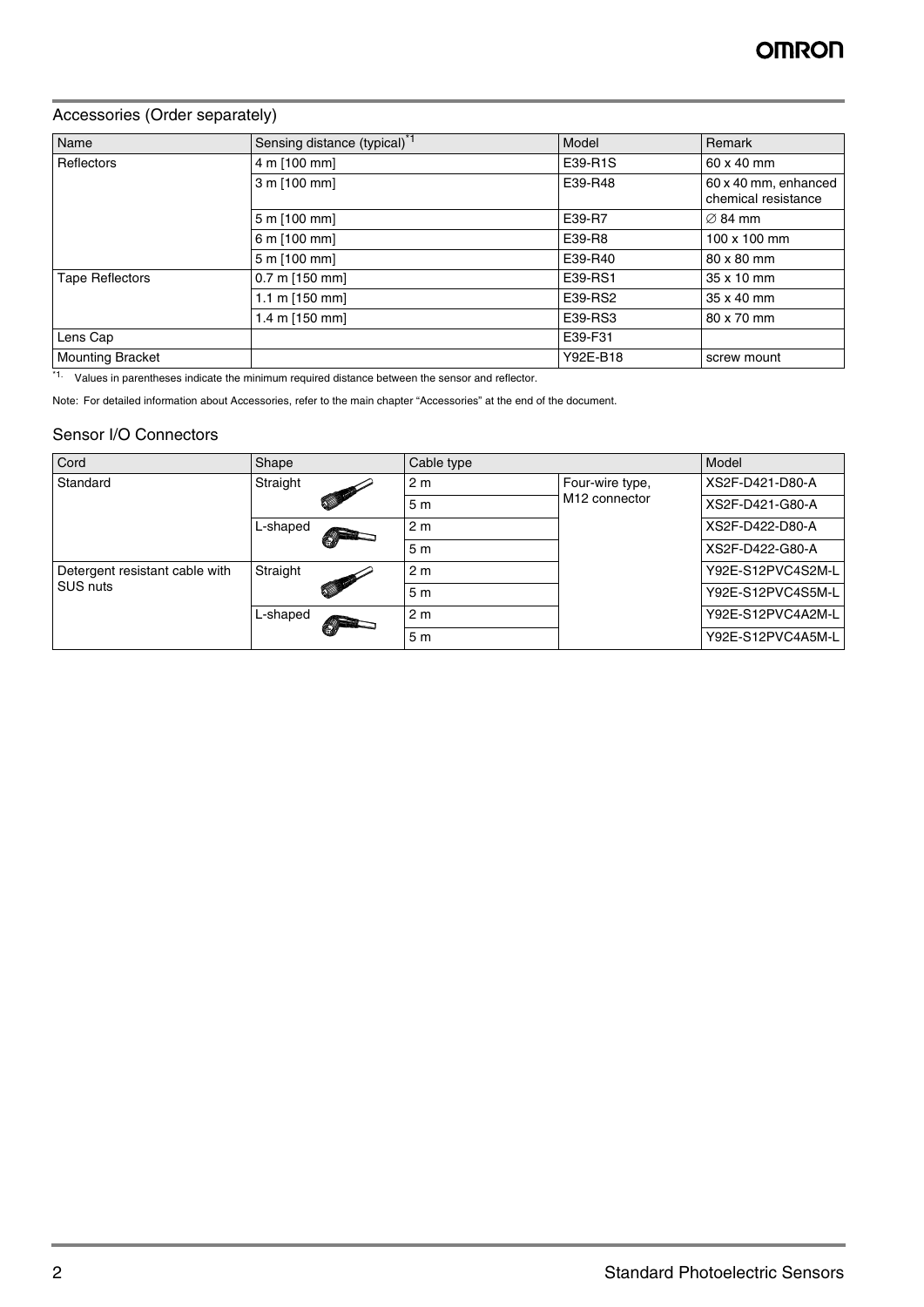## **Specifications**

#### Ratings

| Item                                |                                    | $E3F2-7$                                                                                           | $E3F2-R4\square$                                                | E3F2-DS10                                                                                                            | E3F2-DS30                                                          | E3F2-LS10□4-□                                                      |
|-------------------------------------|------------------------------------|----------------------------------------------------------------------------------------------------|-----------------------------------------------------------------|----------------------------------------------------------------------------------------------------------------------|--------------------------------------------------------------------|--------------------------------------------------------------------|
| Sensing method                      |                                    | Through-beam                                                                                       | Retro-reflective                                                | Diffuse-reflective                                                                                                   |                                                                    |                                                                    |
|                                     |                                    |                                                                                                    |                                                                 | Wide beam (fixed)                                                                                                    | Potentiometer                                                      | Background                                                         |
|                                     |                                    |                                                                                                    |                                                                 |                                                                                                                      | adjustment                                                         | suppression                                                        |
|                                     | Power supply voltage               | 10 to 30 V DC                                                                                      |                                                                 |                                                                                                                      |                                                                    |                                                                    |
|                                     | Current consumption                | 50 mA max.                                                                                         | 30 mA max.                                                      | 30 mA max.<br>25 mA max.                                                                                             |                                                                    |                                                                    |
| Sensing distance                    |                                    | 7 <sub>m</sub>                                                                                     | $0.1$ to $4$ m<br>(with E39-R1S)                                | 0.1 <sub>m</sub><br>$(5 \times 5 \text{ cm}$ white<br>mat paper)                                                     | 0.3 <sub>m</sub><br>$(10 \times 10 \text{ cm}$ white<br>mat paper) | 0.1 <sub>m</sub><br>$(10 \times 10 \text{ cm}$ white<br>mat paper) |
| Standard object                     |                                    | Opaque:<br>11 mm dia. min.                                                                         | Opaque:<br>56 mm dia. min.                                      |                                                                                                                      |                                                                    |                                                                    |
| Directional angle                   |                                    | $3^\circ$ to $20^\circ$                                                                            | $3^\circ$ to $20^\circ$                                         | $\overline{\phantom{0}}$                                                                                             |                                                                    |                                                                    |
| Differential travel<br>(hysteresis) |                                    |                                                                                                    |                                                                 | 20% max.                                                                                                             |                                                                    | 5% max                                                             |
| Black/white error                   |                                    |                                                                                                    |                                                                 |                                                                                                                      |                                                                    | 3% max                                                             |
| Response time                       |                                    | Operation and Re-<br>set:                                                                          | 1 ms max                                                        | $2.5$ ms max.                                                                                                        |                                                                    | 1 ms max.                                                          |
|                                     |                                    | 2.5 ms max.<br>Transistor (open collector), load current: 100 mA max. (residual voltage: 2 V max.) |                                                                 |                                                                                                                      |                                                                    |                                                                    |
| Control output<br>Power reset time  |                                    | 50 ms<br>100 ms max.<br>50 ms<br>100 ms                                                            |                                                                 |                                                                                                                      |                                                                    |                                                                    |
| Ambient illumination                |                                    | Incandescent lamp:3000 lx max. / Sunlight:10000 lx max.                                            |                                                                 |                                                                                                                      |                                                                    |                                                                    |
|                                     | Ambient temperature                | Operating: -25 to 55 °C / Storage: -30 to 70 °C (with no icing or condensation)                    |                                                                 |                                                                                                                      |                                                                    |                                                                    |
| Ambient humidity                    |                                    | Operating: 35% to 85% / Storage: 35% to 95% (with no condensation)                                 |                                                                 |                                                                                                                      |                                                                    |                                                                    |
| Insulation resistance               |                                    |                                                                                                    | 20 M $\Omega$ min. at 500 V DC between energized parts and case |                                                                                                                      |                                                                    |                                                                    |
| Dielectric strength                 |                                    |                                                                                                    |                                                                 | 1000 VAC max., 50 / 60 Hz for 1 min between energized parts and case                                                 |                                                                    |                                                                    |
| <b>Vibration resistance</b>         |                                    |                                                                                                    |                                                                 | 10 to 55 Hz, 1.5 mm double amplitude for 2 hrs each direction (X, Y, Z)                                              |                                                                    |                                                                    |
| Shock resistance                    |                                    |                                                                                                    | Destruction: 500 m/s <sup>2</sup> each direction $(X, Y, Z)$    |                                                                                                                      |                                                                    |                                                                    |
|                                     | Degree of protection <sup>*1</sup> |                                                                                                    | IEC 60529 IP67, IP69K after DIN 40050-9                         |                                                                                                                      |                                                                    |                                                                    |
|                                     | Light source (wave length)         | <b>Infrared LED</b><br>(950 nm)                                                                    | Red LED (660 nm)                                                | Infrared LED (880 nm)                                                                                                |                                                                    | Red LED (660 nm)                                                   |
| Indicators                          |                                    | Light<br>incident / power in-<br>dicator for light<br>source (red)                                 | Light incident (red) /<br>stability (green)                     | Light incident / power indicator for light<br>Output<br>indicator<br>source (red)<br>(orange) / stability<br>(green) |                                                                    |                                                                    |
|                                     | Sensitivity adjustment             | Fixed                                                                                              | Adjustable                                                      | Fixed                                                                                                                | Adjustable                                                         | Fixed                                                              |
| Connection method                   |                                    |                                                                                                    |                                                                 | 2 m, 5 m pre-wired cable (PVC, dia. 4 mm (18 / 0.12)) or M12-connector                                               |                                                                    |                                                                    |
| Operation mode                      |                                    | Light-ON or Dark-ON selectable by wiring                                                           |                                                                 |                                                                                                                      |                                                                    |                                                                    |
| Weight                              | Pre-wired (2 m)                    | 180 g                                                                                              | 90 <sub>q</sub>                                                 |                                                                                                                      |                                                                    |                                                                    |
| (approx.)                           | Connector                          | 120 <sub>g</sub>                                                                                   | 50 <sub>g</sub>                                                 |                                                                                                                      |                                                                    |                                                                    |
| Circuit protection                  |                                    |                                                                                                    | Output short-circuit and power supply reverse polarity          |                                                                                                                      |                                                                    |                                                                    |
| Material                            | Lens                               | <b>PMMA</b>                                                                                        |                                                                 |                                                                                                                      |                                                                    |                                                                    |
|                                     | Housing                            | Stainless steel <sup>*2</sup>                                                                      |                                                                 |                                                                                                                      |                                                                    |                                                                    |

<sup>\*1</sup>. The IP69k test according to DIN 40 050 part 9 is intended to simulate high pressure/steam cleaning. During the test 14-16l/min water at 80°C is sprayed onto the<br>sensor from different angles with 8000-10000kPa. The se

sales representative.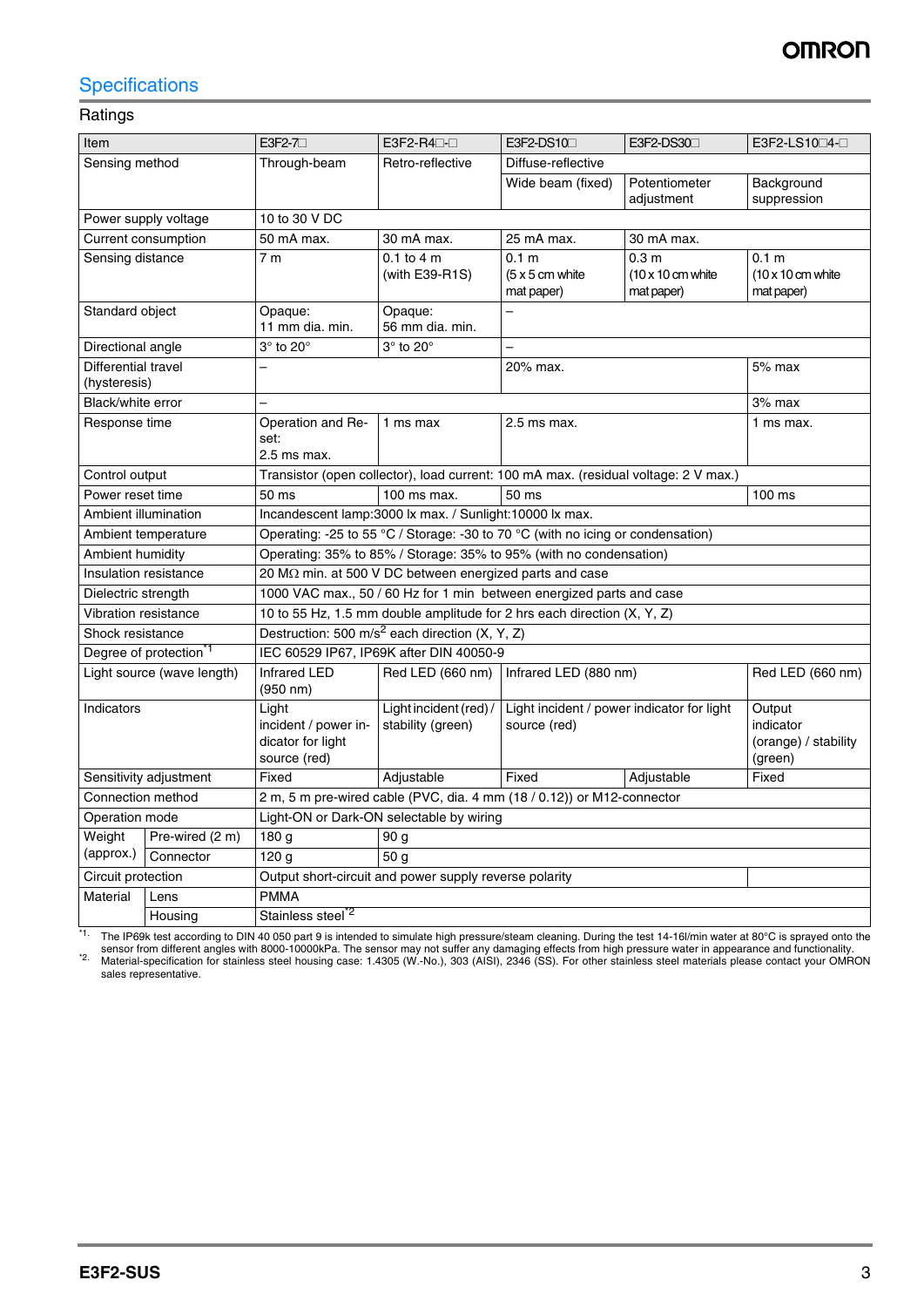## Engineering Data (Typical)

### Operating Range (typical)

#### Through-beam Models



Retro-reflective Models  $E3F2-R4\Box4\Box-$ 



Diffuse-reflective Models  $E3F2-DS10\square4-\square$  (wide-beam type)



#### Diffuse-reflective Models E3F2-DS30 4-



#### Excess Gain Ratio vs. Distance (typical)

Through-beam Models  $E3F2-7\Box 4$ - $\Box$ 



Retro-reflective Models  $E3F2-R4\Box4\Box-$ 



Diffuse-reflective Models  $E3F2-DS10\square4-\square$  (wide beam type)

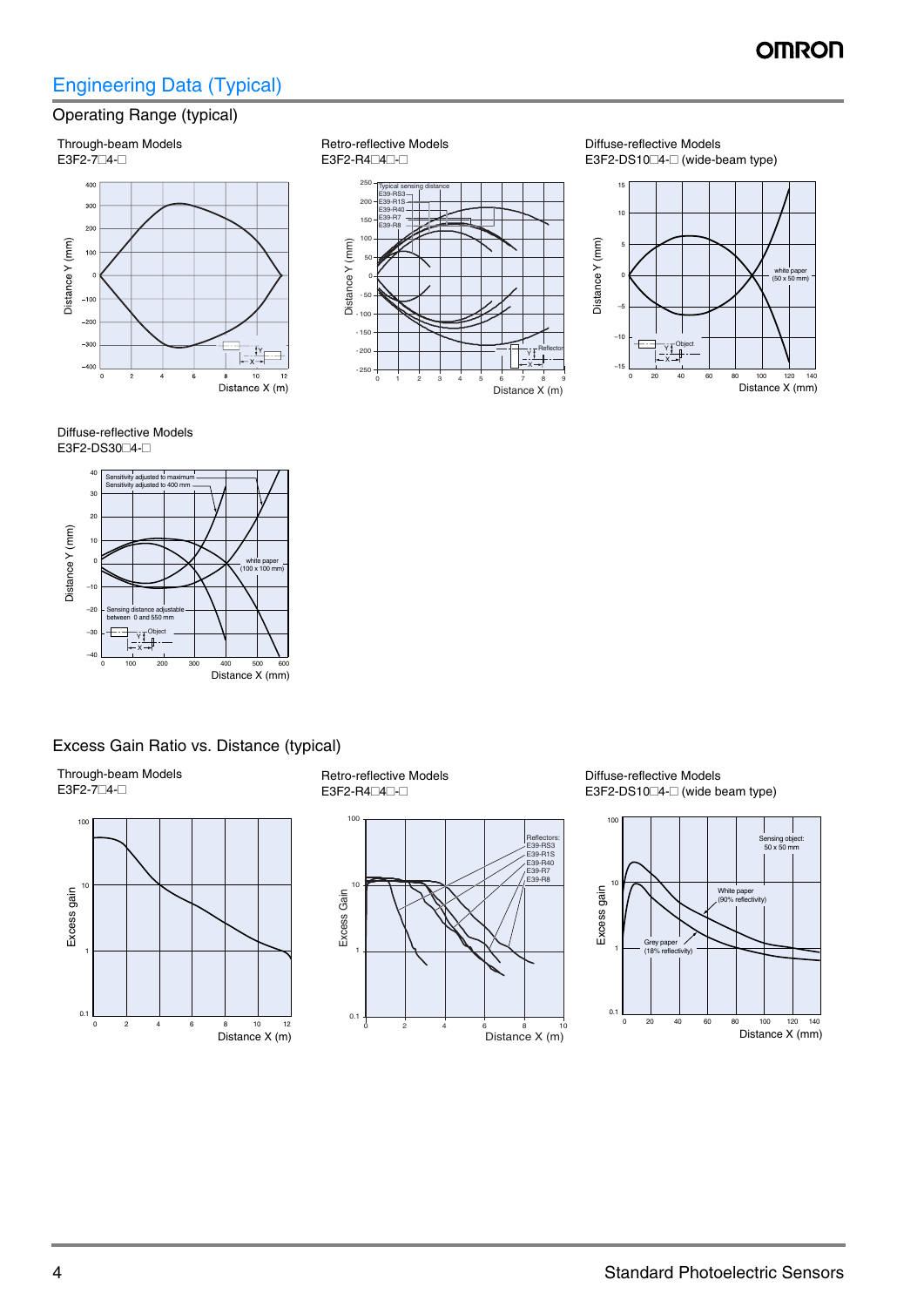## OMROI

#### Diffuse-reflective Models E3F2-DS30<sup>1</sup>4-<sup>1</sup>



#### Light spot vs sensing distance Incline (left and right) lncline (up and down)



-20,00%

 $-10,00$ 

 $0,00$ 

Background suppression Models  $E3F2-ES$ 6







-40 -30 -20 -10 0 10 20 30 40 Incline Angle (˚)



#### Object material vs sensing distance

Sensing distance (mm) 120 Sensing distance (mm)100 80 60 40 20  $0<sup>1</sup>$ **Black** SUS Mirror White Veneer Card-Black paper surface board paper rubber Material

Background suppression Models  $E3F2-ES$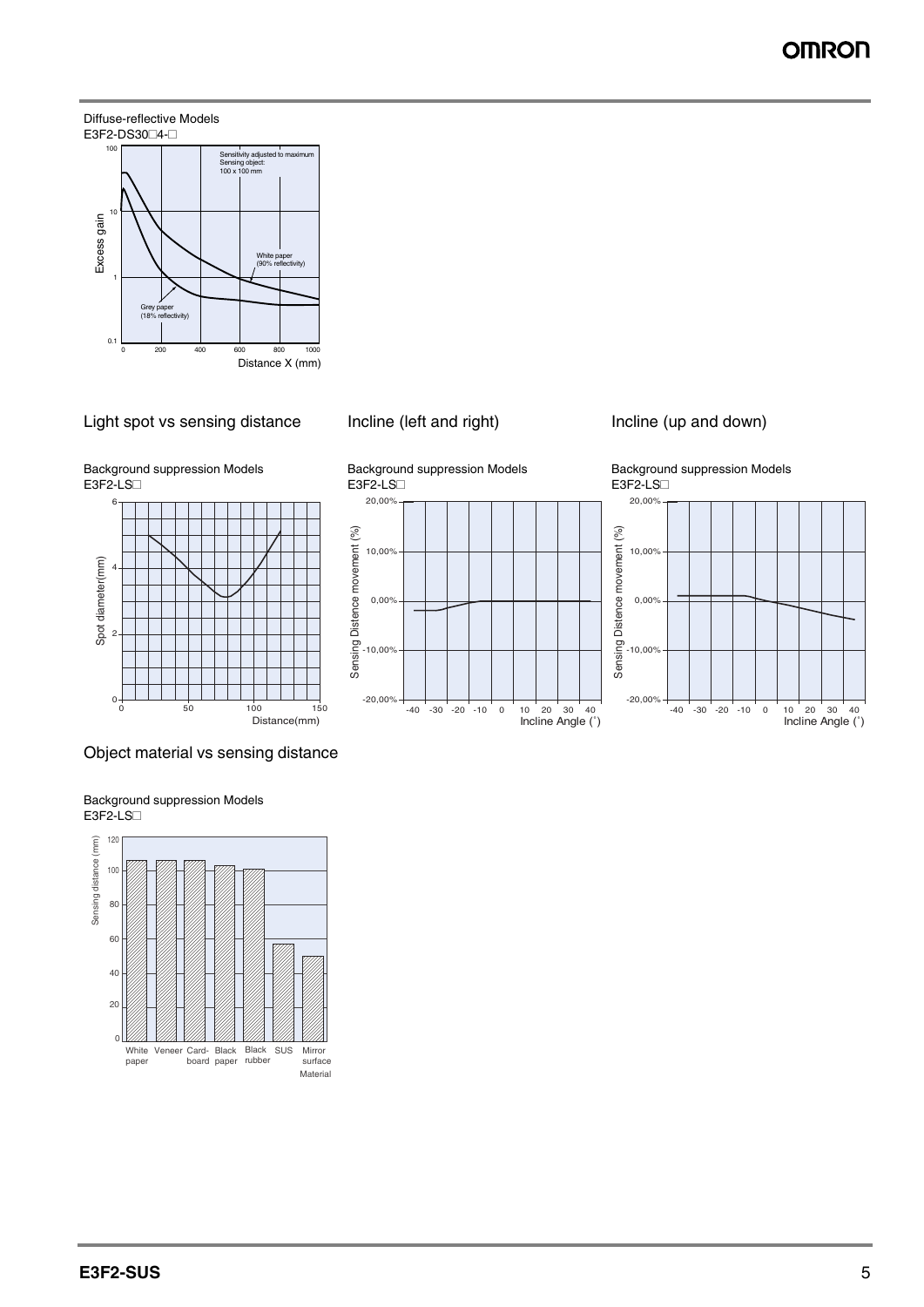## **Operation**

#### Output Circuits Structure of Sensor I/O Connector

| <b>Classification</b> | Wire color   | <b>Connector</b><br>pin No. | <b>Use</b>                  |
|-----------------------|--------------|-----------------------------|-----------------------------|
|                       | <b>Brown</b> | ⋒                           | Power supply<br>(+V)        |
| DC                    | White        | 2                           | Mode selec-<br>tion Lon/Don |
|                       | Blue         | 3                           | Power supply<br>(0 V)       |
|                       | <b>Black</b> | 4                           | Output                      |



XS2F-D42<sup>-D80-</sup> XS2F-G42<sup>-</sup>G80-<sup>1</sup>

#### PNP Output

| <b>Model</b>                                          | Output<br>transistor status                   | <b>Timing chart</b>                                                                                                                                | <b>Connection</b><br>method                                                                       | <b>Output circuit</b>                                                                                                                                                                                                                                                                                                                                                                                                                             |
|-------------------------------------------------------|-----------------------------------------------|----------------------------------------------------------------------------------------------------------------------------------------------------|---------------------------------------------------------------------------------------------------|---------------------------------------------------------------------------------------------------------------------------------------------------------------------------------------------------------------------------------------------------------------------------------------------------------------------------------------------------------------------------------------------------------------------------------------------------|
| E3F2-□B4-□<br>(except for<br>$E3F2-LS10B4$ - $\Box$ ) |                                               |                                                                                                                                                    |                                                                                                   | Through-beam emitter<br>Brown<br>10 to 30 VDC<br>Power<br>indicator $\bigstar$<br>(red)<br>H<br>Main<br>circuit<br>Blue<br>0V<br><b>Connector Pin Arrangement</b><br>∕ೄ<br>∖ಿ                                                                                                                                                                                                                                                                     |
|                                                       | ON when light<br>is incident.<br>(Light-ON)   | Incident<br>Interrupted<br>Output<br>ON<br>indicator<br>OFF<br>(red)<br>ON<br>Output<br>OFF<br>transistor<br>Load<br>Operate<br>(relay)<br>Release | Connect the<br>pink (Pin 2)<br>and brown (Pin<br>①) cords or<br>open the pink<br>cord<br>(Pin 2). | Brown<br>10 to 30 VDC<br>Light<br>Stability<br>indicator<br>indicator*<br>부<br>"Green<br><b>T</b> <sub>ZD</sub><br>Red<br>Black<br>$Z_D: V_Z = 36 V$<br>Main<br>$100 \text{ mA}$<br>Load<br>circuit<br>max.<br>Blue<br>$\overline{0}$ V<br>Pink<br>Mode selection<br><b>Connector Pin Arrangement</b><br>$\int_{\widehat{\mathcal{O}}_{\widehat{\mathcal{Q}}}^{\widehat{\mathcal{O}}}}^{0}J$<br>* Only on models<br>E3F2-R4B4-□ and<br>E3F2-D1B4- |
|                                                       | ON when light<br>is interrupted.<br>(Dark-ON) | Incident<br>Interrupted<br>Output<br>ON<br>indicator<br>OFF<br>(red)<br>Output<br>ON<br>OFF<br>transistor<br>Operate<br>Load<br>(relay)<br>Release | Connect the<br>pink (Pin 2)<br>and blue<br>(Pin 3) cords.                                         | Brown<br>10 to 30 VDC<br>Light<br>Stability<br>indicator<br>indicator <sup>®</sup><br>⊨<br>Red<br>Black<br>$Z_D: V_Z = 36 V$<br>Main<br>$100 \text{ mA}$<br>Load<br>circuit<br>max.<br>Blue<br>0V<br>Pink<br>Mode selection<br><b>Connector Pin Arrangement</b><br>ு⊙<br>* Only on models<br>಄ೢಁ<br>E3F2-R4B4-Cand<br>E3F2-D1B4-                                                                                                                  |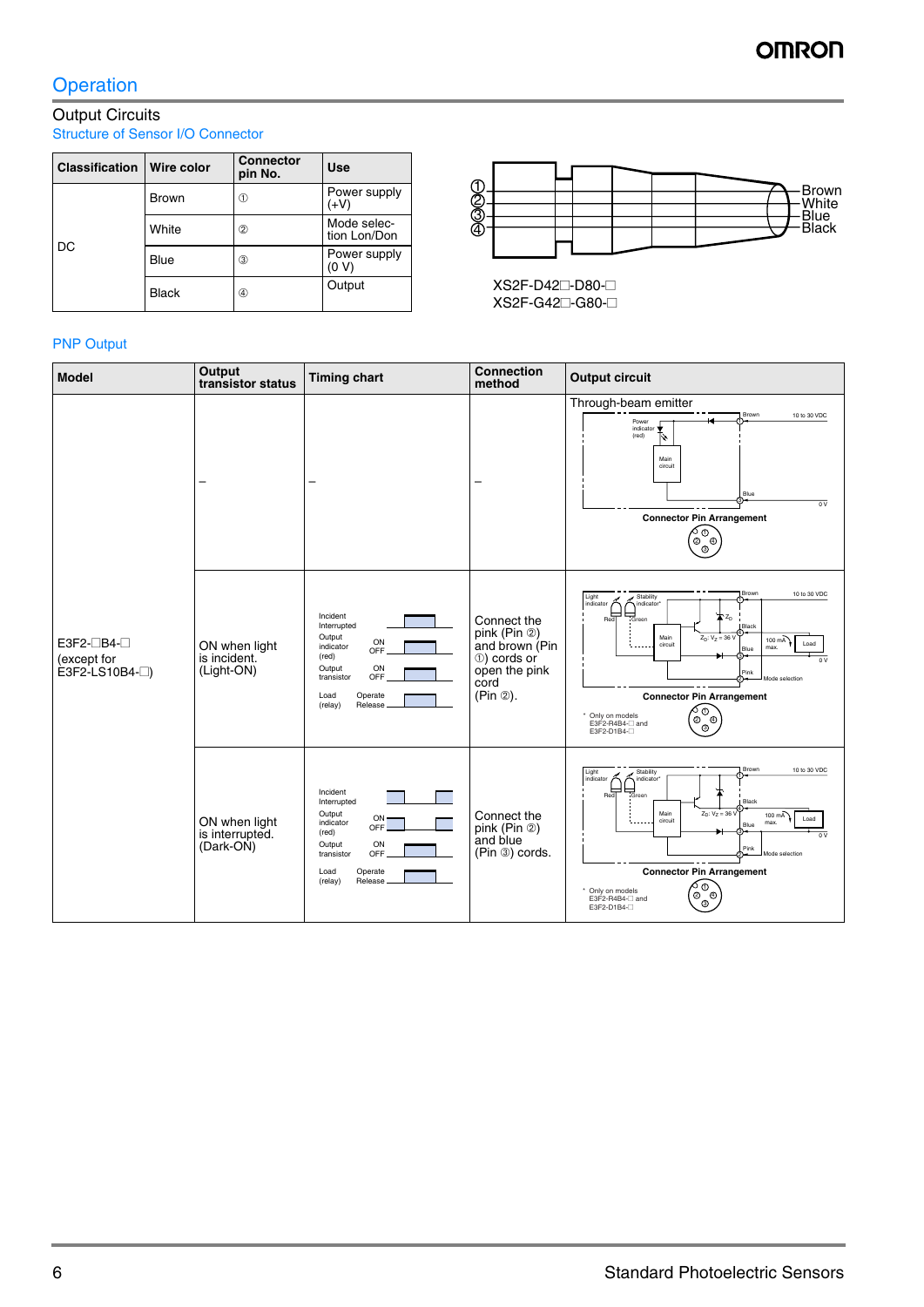| <b>Model</b>        | Output<br>transistor status                   | <b>Timing chart</b>                                                                                                                                   | <b>Connection</b><br>method                                                                                      | <b>Output circuit</b>                                                                                                                                                                                                                                                                                            |
|---------------------|-----------------------------------------------|-------------------------------------------------------------------------------------------------------------------------------------------------------|------------------------------------------------------------------------------------------------------------------|------------------------------------------------------------------------------------------------------------------------------------------------------------------------------------------------------------------------------------------------------------------------------------------------------------------|
| E3F2-LS10B4- $\Box$ | ON when light<br>is incident.<br>(Light-ON)   | Incident<br>Interrupted<br>Output<br>ON<br>indicator<br>OFF<br>(orange)<br>ON<br>Output<br>OFF<br>transistor<br>Operate<br>Load<br>Release<br>(relay) | Connect the<br>pink (Pin $\circledcirc$ )<br>and brown (Pin<br>10) cords or<br>open the pink<br>cord<br>(Pin 2). | Brown<br>10 to 30 VDC<br>Output<br>Stability<br>indicator<br>indicator<br>ᆖ<br>—<br>TGreen<br>$\sum Z_D$<br>Orange<br><b>Black</b><br>$Z_D: V_Z = 36 V$<br>Main<br>100 mA<br>Load<br>circuit<br>max.<br>Blue<br>$\overline{0V}$<br>Pink<br>Mode selection<br>∾∼<br><b>Connector Pin Arrangement</b><br>⊘ ⊘<br>಄಄ |
|                     | ON when light<br>is interrupted.<br>(Dark-ON) | Incident<br>Interrupted<br>Output<br>ON<br>indicator<br>OFF<br>(orange)<br>Output<br>ON<br>OFF<br>transistor<br>Operate<br>Load<br>Release<br>(relay) | Connect the<br>pink (Pin $\circledcirc$ )<br>and blue<br>(Pin 3) cords.                                          | Brown<br>10 to 30 VDC<br>Stability<br>Output<br>indicator<br>indicator<br>I<br>ᆖ<br>Green<br>Orange<br><b>Black</b><br>$Z_D: V_Z = 36 V$<br>Main<br>$100 \text{ mA}$<br>Load<br>circuit<br>max.<br>Blue<br>0V<br>Pink<br>Mode selection<br>⊙~<br><b>Connector Pin Arrangement</b><br>∧⊙<br>಄಄                    |

Note: Terminal numbers for connector type.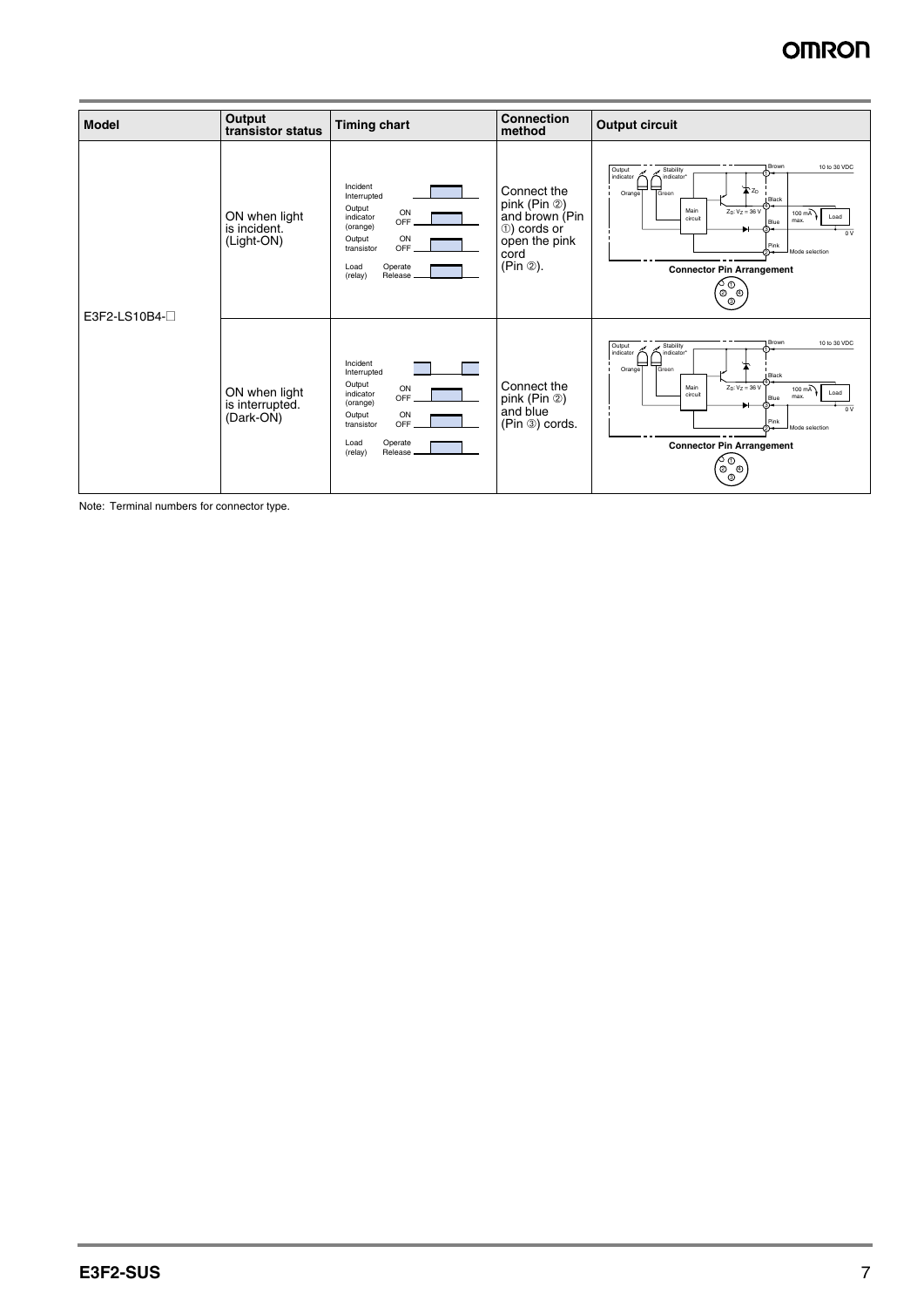#### NPN Output

| <b>Model</b>                                         | Output<br>transistor status                    | <b>Timing chart</b>                                                                                                                                   | <b>Connection</b><br>method                                                                        | <b>Output circuit</b>                                                                                                                                                                                                                                                                                                                                                                 |
|------------------------------------------------------|------------------------------------------------|-------------------------------------------------------------------------------------------------------------------------------------------------------|----------------------------------------------------------------------------------------------------|---------------------------------------------------------------------------------------------------------------------------------------------------------------------------------------------------------------------------------------------------------------------------------------------------------------------------------------------------------------------------------------|
| $E3F2-\Box C4-\Box$<br>(except for<br>$E3F2-LS10C4-$ |                                                |                                                                                                                                                       |                                                                                                    | Through-beam emitter<br>10 to 30 VDC<br>Brown<br>Power<br>indicator<br>(red)<br>M<br>Main<br>circuit<br>Blue<br>$\overline{ov}$<br><b>Connector Pin Arrangement</b><br>ර ⊙<br>⊚`<br>$^{\circ}$                                                                                                                                                                                        |
|                                                      | ON when light is<br>incident.<br>(Light-ON)    | Incident<br>Interrupted<br>Output<br>ON<br>indicator<br>OFF<br>(red)<br>Output<br>ON<br>OFF<br>transistor<br>Operate<br>Load<br>Release<br>(relay)    | Connect the<br>pink (Pin 2)<br>and brown (Pin<br>10) cords or<br>open the pink<br>cord<br>(Pin 2). | 10 to 30 VDC<br>Brown<br>Output<br>Stability<br>indicator<br>indicator<br>ᄇ<br>Load<br>100 mA<br>Red<br>Green<br>Black<br>max.<br>Main<br>circuit<br>Blue<br>$\overline{\circ v}$<br>$Z_D$ : $V_Z = 36$ V<br>Pink<br>Mode selection<br><b>Connector Pin Arrangement</b><br>ად<br>* Only on models<br>಄ೢಁ<br>E3F2-R4C4-□ and<br>E3F2-D1C4-                                             |
|                                                      | ON when light is<br>interrupted. (Dark-<br>ON) | Incident<br>Interrupted<br>Output<br>ON<br>indicator<br>OFF<br>(red)<br>Output<br>ON<br>OFF<br>transistor<br>Operate<br>Load<br>(relay)<br>Release    | Connect the<br>pink (Pin 2)<br>and blue<br>(Pin 3) cords.                                          | Brown<br>10 to 30 VDC<br>Output<br>Stability<br>indicator<br>indicator<br>$\overline{\text{Red} \vert}$<br>⊢<br>Load<br>100 mA<br>Green<br>Black<br>max. -<br>Main<br>circuit<br>Blue<br>0V<br>$Z_D$ : $V_Z = 36 V$<br>Pink<br>Mode selection<br><b>Connector Pin Arrangement</b><br>$\hat{\mathscr{E}}_{\text{out}}^{\text{out}}$<br>Only on models<br>E3F2-R4C4-□ and<br>E3F2-D1C4- |
| E3F2-LS10C4-                                         | ON when light is<br>incident.<br>(Light-ON)    | Incident<br>Interrupted<br>Output<br>ON<br>indicator<br>OFF<br>(red)<br>ON<br>Output<br>OFF<br>transistor<br>Operate<br>Load<br>(relay)<br>Release    | Connect the<br>pink (Pin 2)<br>and brown (Pin<br>10) cords or<br>open the pink<br>cord<br>(Pin 2). | 10 to 30 VDC<br>Brown<br>Output<br>Stability<br>indicator<br>indicator<br>Load<br>Orange<br>100 mA<br>Green<br>Black<br>$max. -$<br>Main<br>circuit<br>Blue<br>$\overline{0V}$<br>$Z_D: V_Z = 36 V$<br>Pink<br><b>Ande selection</b><br><b>Connector Pin Arrangement</b><br>ა დ<br>$\mathbb{Q}^{\oplus}$<br>⊚                                                                         |
|                                                      | ON when light is<br>interrupted. (Dark-<br>ON) | Incident<br>Interrupted<br>Output<br>ON<br>indicator<br>OFF<br>(orange)<br>Output<br>ON<br>OFF<br>transistor<br>Load<br>Operate<br>(relay)<br>Release | Connect the<br>pink (Pin $\circledcirc$ )<br>and blue<br>(Pin 3) cords.                            | 10 to 30 VDC<br>Brown<br>Stability<br>Output<br>indicator<br>indicator*<br>Load<br>Orange<br>Green<br>100 mA<br>Black<br>max.<br>Main<br>circuit<br>Blue<br>$\overline{ov}$<br>$Z_D: V_Z = 36 V$<br>Pink<br>Mode selection<br><b>Connector Pin Arrangement</b><br>∕⊙<br>∖®                                                                                                            |

Note: Terminal numbers for connector type.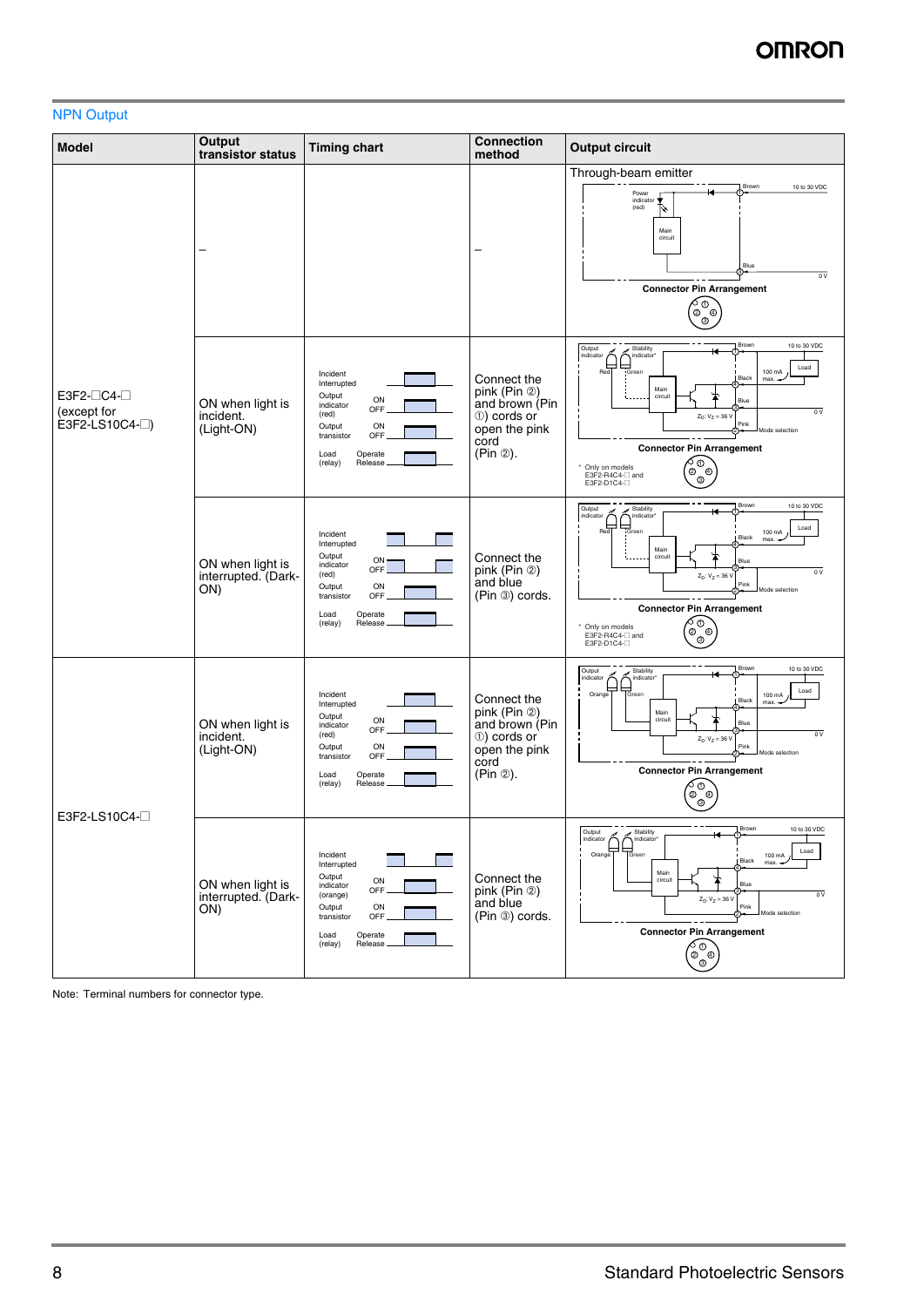Dimensions Note: All units are in millimeters unless otherwise indicated



Accessories (Order Separately)

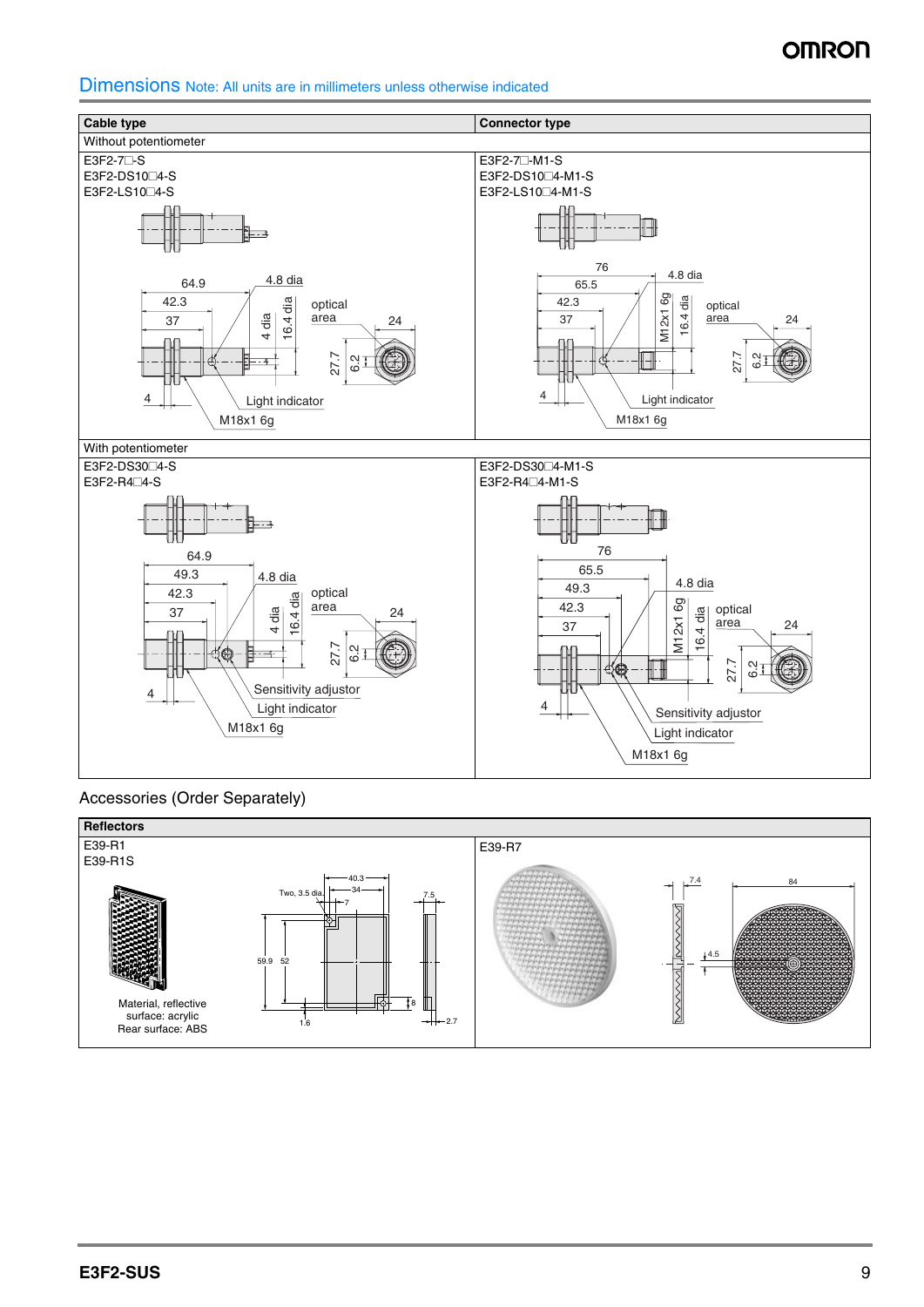



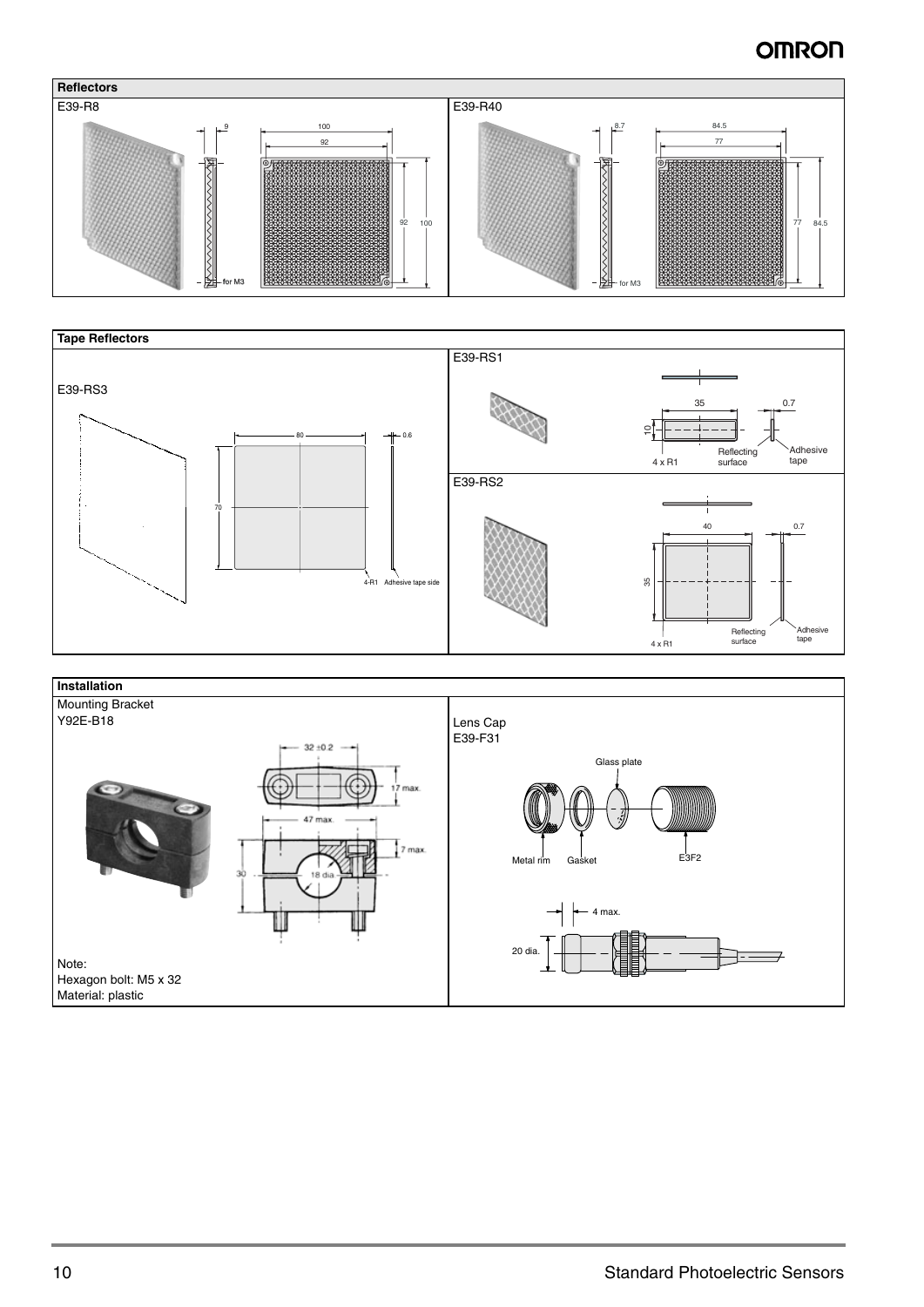## Safety precautions

## $\sqrt{N}$  Warning

This product is not designed or rated for directly or indirectly ensuring safety of persons. Do not use it for such a purpose.

#### $\wedge$  Caution

Do not use the product with voltage in excess of the rated voltage. Excess voltage may result in malfunction or fire.



Never use the product with an AC power supply. Otherwise, explostion may result.



When cleaning the product, do not apply a high-pressure spray of water to one part of the product. Otherwise, parts may become damaged and the degree of protection may be degraded.

High-temperature environments may result in burn injury.



#### Precautions for Safe Use

The following precautions must be observed to ensure safe operation of the Sensor.

#### Operating Environment

Do not use the Sensor in an environment where explosive or flammable gas is present.

#### Connecting Connectors

Be sure to hold the connector cover when inserting or removing the connector. Be sure to tighten the connector lock by hand; do not use pliers or other tools. If the tightening is insufficient, the degree of protection will not be maintained and the Sensor may become loose due to vibration. The appropriate tightening torque is 0.39 to 0.49 N·m for M12 connectors.

#### Load

Do not use a load that exceeds the rated load.

Rotation Torque for Sensitivity Adjustment Adjust with a torque of 0.05 N·m or less.

Modifications

Do not attempt to disassemble, repair, or modify the Sensor. Outdoor Use

Do not use the Sensor in locations subject to direct sunlight. **Cleaning** 

Do not use thinner, alcohol, or other organic solvents. Otherwise, the optical properties and degree of protection may be degraded. Surface Temperature

Burn injury may occur. The Sensor surface temperature rises depending on application conditions, such as the surrounding temperature and the power supply voltage. Use caution when operating or washing the Sensor.

#### Precautions for Correct Use

Do not use the Sensor in any atmosphere or environment that exceeds the ratings.

#### Do not install the Sensor in the following locations.

(1)Locations subject to direct sunlight

- (2)Locations subject to condensation due to high humidity
- (3)Locations subject to corrosive gas
- (4)Locations where the Sensor may receive direct vibration or shock

#### Connecting and Mounting

- (1)The maximum power supply voltage is 30 VDC. Before turning the power ON, make sure that the power supply voltage does not exceed the maximum voltage.
- (2)Laying Sensor wiring in the same conduit or duct as high-voltage wires or power lines may result in malfunction or damage due to induction. As a general rule, wire the Sensor in a separate conduit or use shielded cable.
- (3) Use an extension cable with a minimum thickness of 0.3  $mm<sup>2</sup>$ and less than 100 m long.
- (4)Do not pull on the cable with excessive force.
- (5)Pounding the Photoelectric Sensor with a hammer or other tool during mounting will impair water resistance.
- (6)Mount the Sensor using a bracket (sold separately).
- Do not exceed a torque of 20.0 Nm when tightening mounting nuts.
- (7)Be sure to turn OFF the power supply before inserting or removing the connector.

#### Cleaning

Never use thinner or other solvents. Otherwise, the Sensor surface may be dissolved.

#### Power Supply

If a commercial switching regulator is used, ground the FG (frame ground) terminal.

#### Power Supply Reset Time

The Sensor will be able to detect objects 100 ms after the power supply is tuned ON. Start using the Sensor 100 ms or more after turning ON the power supply. If the load and the Sensor are connected to separate power supplies, be sure to turn ON the Sensor first.

#### Turning OFF the Power Supply

Output pulses may be generated even when the power supply is OFF. Therefore, it is recommended to first turn OFF the power supply for the load or the load line.

#### Load Short-circuit Protection

This Sensor is equipped with load short-circuit protection, but be sure to not short circuit the load. Be sure to not use an output current flow that exceeds the rated current. If a load short circuit occurs, the output will turn OFF, so check the wiring before turning ON the power supply again. The short-circuit protection circuit will be reset.

#### Water Resistance

Do not use the Sensor in water, rainfall, or outdoors.